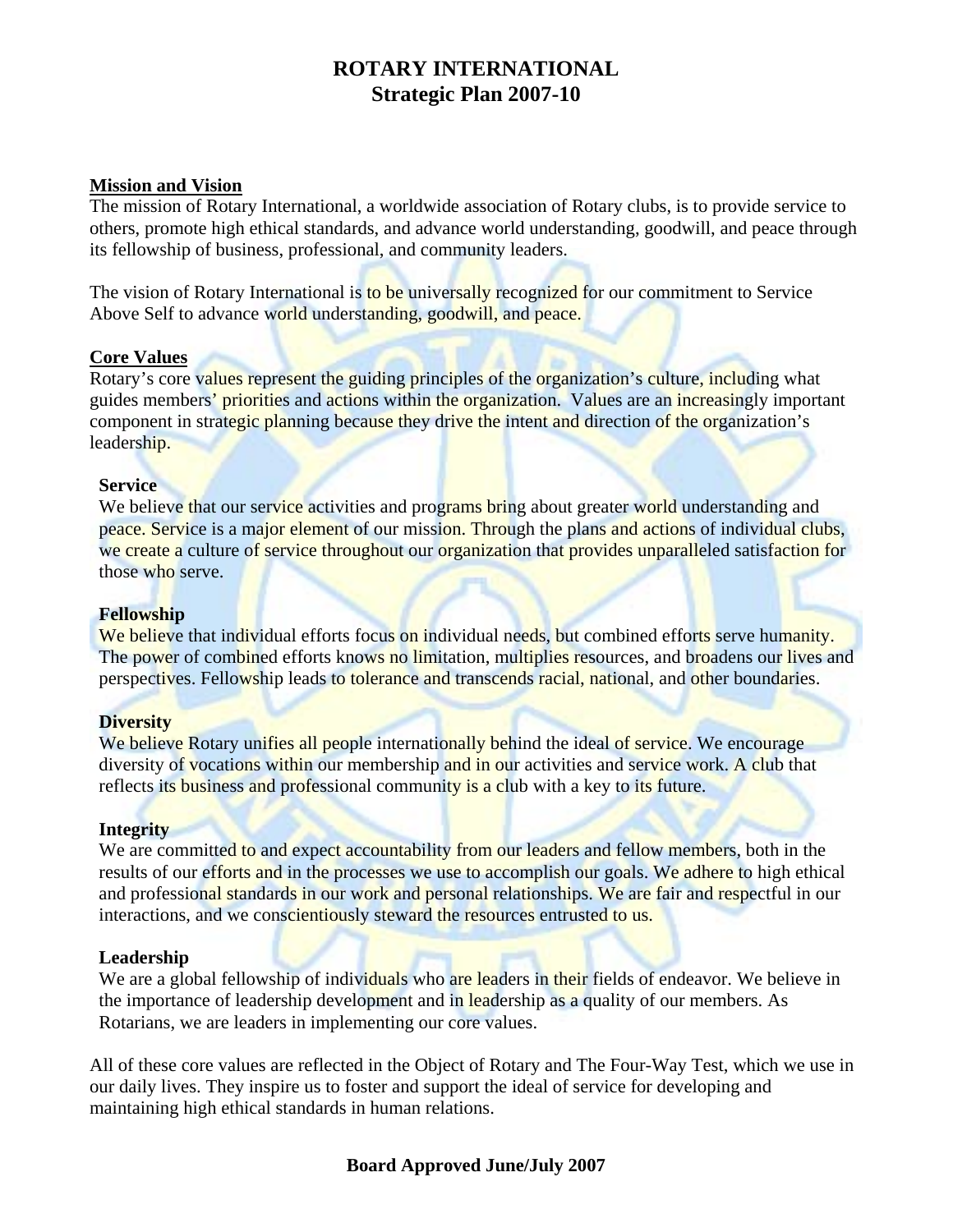# **ROTARY INTERNATIONAL Strategic Plan 2007-10**

## **Priorities and Goals**

The plan includes seven priorities, each supported by a set of goals. To determine these priorities, RI surveyed grassroots Rotarians and senior leaders from many parts of the world, asking them what issues would be most important to Rotary in the coming years.

| 1. Eradicate polio              | Support the plans and goals of the International PolioPlus Committee<br>a)              |
|---------------------------------|-----------------------------------------------------------------------------------------|
|                                 | Maintain and promote Rotarian participation in PolioPlus Partners<br>b)                 |
|                                 | Continue to focus our collaborative relationships on the ultimate goal of<br>$\bf c)$   |
|                                 | polio eradication                                                                       |
| 2. Advance the internal and     | Conduct internal and external public information campaigns to deepen<br>$\bf{a)}$       |
| external recognition and public | global awareness of Rotary International and its programs                               |
| image of RI                     | Engage leadership at all levels in telling the world about Rotary<br>$\mathbf{b}$       |
|                                 | commitments and outcomes                                                                |
| 3. Increase Rotary's capacity   | Emphasize the four Avenues of Service as a way to expand service<br>$\mathbf{a}$        |
| to provide service to others    | opportunities                                                                           |
|                                 | b) Provide special emphasis on supporting the improvement of clubs that                 |
|                                 | need assistance                                                                         |
|                                 | Refine current training to include innovative ideas<br>$\mathbf{c})$                    |
|                                 | d) Expand strategic cooperative relationships at all levels to enhance RI's             |
|                                 | mission and in a way that protects RI's integrity-                                      |
|                                 | Improve RI's efficiency and effectiveness in all operational areas<br>e)                |
| 4. Expand membership            | Develop and implement a comprehensive plan to strengthen<br>a)                          |
| globally in both numbers and    | responsibility at the club level for membership development and                         |
| quality                         | retention based on best practices                                                       |
|                                 | <b>b</b> ) Extend Rotary to all qualified localities                                    |
|                                 | Increase the number of young members and those in emerging<br>$\bf c)$                  |
|                                 | occupations                                                                             |
|                                 | Enhance and emphasize the family of Rotary throughout the Rotary<br>$\mathbf{d}$        |
|                                 | world                                                                                   |
| 5. Emphasize Rotary's unique    | Influence ethical decision-making by encouraging Rotarians to join and<br>$\bf{a}$      |
| vocational service commitment   | take leadership roles in business and vocational associations                           |
|                                 | Find new ways to develop vocational skills of others, especially people<br>$\mathbf{b}$ |
|                                 | without jobs, by fully utilizing Rotarian expertise and experience                      |
|                                 | Develop more vocational forums for learning and information exchange<br>$\mathbf{c}$    |
|                                 | to encourage professional development                                                   |
| 6. Optimize the use and         | <b>Expand leadership development opportunities at all levels to fully use</b><br>a)     |
| development of leadership       | talents and skills of Rotarians                                                         |
| talents within RI               | Cultivate leadership opportunities for young people<br>$\mathbf{b}$                     |
|                                 | Periodically assess governance procedures to ensure best practices<br>$\mathbf{c}$      |
| 7. Fully implement the          | a) Evaluate and update the RI Strategic Plan every three years to align                 |
| strategic planning process to   | with Rotarian needs and expectations                                                    |
| ensure continuity and           | Ensure that The Rotary Foundation Future Vision Plan and the<br>$\mathbf{b}$            |
| consistency throughout the      | Secretariat's operating plan align with the RI Strategic Plan                           |
| organization                    | Disseminate the RI Strategic Plan throughout the organization,<br>C)                    |
|                                 | including districts and clubs, and provide opportunities for input from                 |
|                                 | the membership                                                                          |
|                                 | Develop and implement a strategic planning model for Rotary clubs and<br>d)             |
|                                 | districts                                                                               |